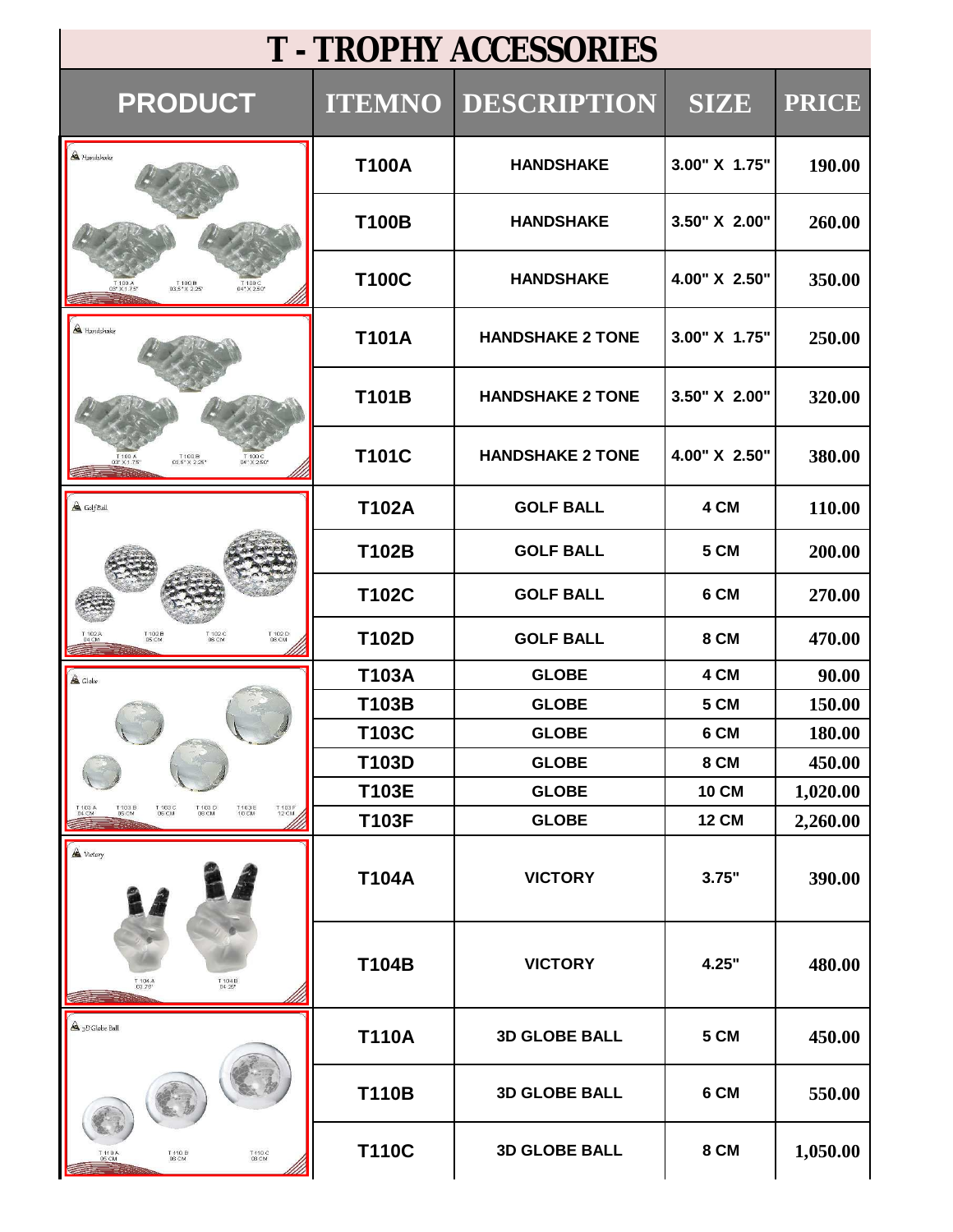| 3D Star Ball                                                                                                                            | <b>T111A</b> | <b>3D STAR BALL</b>  | 5 CM         | 450.00   |
|-----------------------------------------------------------------------------------------------------------------------------------------|--------------|----------------------|--------------|----------|
|                                                                                                                                         | <b>T111B</b> | <b>3D STAR BALL</b>  | 6 CM         | 550.00   |
| T 111 B<br>06 CM<br>T 111 C<br>08 CM<br>T 111 A<br>05 CM                                                                                | <b>T111C</b> | <b>3D STAR BALL</b>  | 8 CM         | 1,050.00 |
| <b>A</b> Cricket Ball                                                                                                                   | <b>T115A</b> | <b>CRICKET BALL</b>  | 5 CM         | 240.00   |
|                                                                                                                                         | <b>T115B</b> | <b>CRICKET BALL</b>  | 6 CM         | 300.00   |
| T 115 C<br>08 CM<br>T 115 B<br>.06 CM<br>T 115 A<br>04 CM                                                                               | <b>T115C</b> | <b>CRICKET BALL</b>  | 8 CM         | 490.00   |
| Clear Ball                                                                                                                              | <b>T116A</b> | <b>CLEAR BALL</b>    | 4 CM         | 110.00   |
|                                                                                                                                         | <b>T116B</b> | <b>CLEAR BALL</b>    | 5 CM         | 200.00   |
|                                                                                                                                         | <b>T116C</b> | <b>CLEAR BALL</b>    | 6 CM         | 270.00   |
|                                                                                                                                         | <b>T116D</b> | <b>CLEAR BALL</b>    | 8 CM         | 530.00   |
|                                                                                                                                         | <b>T116E</b> | <b>CLEAR BALL</b>    | <b>10 CM</b> | 930.00   |
| T 116F<br>T 116 B<br>05 CM<br>T 116 C<br>06 CM<br>T 116 D<br>08 CM<br>T 116 E<br>10 CM                                                  | <b>T116F</b> | <b>CLEAR BALL</b>    | <b>12 CM</b> | 1,680.00 |
|                                                                                                                                         | <b>T117A</b> | <b>DIAMOND</b>       | 4 CM         | 100.00   |
| $\triangle$ Diamond                                                                                                                     | <b>T117B</b> | <b>DIAMOND</b>       | 5 CM         | 130.00   |
|                                                                                                                                         | <b>T117C</b> | <b>DIAMOND</b>       | 6 CM         | 160.00   |
|                                                                                                                                         | <b>T117D</b> | <b>DIAMOND</b>       | 8 CM         | 310.00   |
|                                                                                                                                         | <b>T117E</b> | <b>DIAMOND</b>       | <b>10 CM</b> | 550.00   |
|                                                                                                                                         | <b>T117F</b> | <b>DIAMOND</b>       | <b>12 CM</b> | 1,000.00 |
| T 117 G<br>15 CM<br>T 117 H<br>20 CM<br>T 117 D<br>08 CM<br>T 117 E<br>10 CM<br>T 117 F<br>12 CM                                        | <b>T117G</b> | <b>DIAMOND</b>       | <b>15 CM</b> | 2,700.00 |
|                                                                                                                                         | T117H        | <b>DIAMOND</b>       | <b>20 CM</b> | 6,600.00 |
| <b>A</b> Football                                                                                                                       | <b>T135A</b> | <b>FOOTBALL</b>      | 5 CM         | 220.00   |
| T 135 C<br>08 CM<br>T 135 A<br>05 CM                                                                                                    | T135C        | <b>FOOTBALL</b>      | 8 CM         | 410.00   |
| $\triangle$ Fengshiu Ball                                                                                                               | <b>T136A</b> | <b>FENGSHIU BALL</b> | 2 CM         | 46.00    |
|                                                                                                                                         | T136B        | <b>FENGSHIU BALL</b> | 3 CM         | 50.00    |
|                                                                                                                                         | T136C        | <b>FENGSHIU BALL</b> | 4 CM         | 70.00    |
|                                                                                                                                         | T136D        | <b>FENGSHIU BALL</b> | 5 CM         | 290.00   |
|                                                                                                                                         | <b>T136E</b> | <b>FENGSHIU BALL</b> | 6 CM         | 550.00   |
|                                                                                                                                         | <b>T136F</b> | <b>FENGSHIU BALL</b> | 8 CM         | 1,150.00 |
| T 136B<br>03 CM<br>T 136 C<br>04 CM<br>T 136 D<br>05 CM<br>T 136 E<br>06 CM<br>T 136 G<br>10 CM<br>T 136 A<br>02 CM<br>T 136 F<br>08 CM | T136G        | <b>FENGSHIU BALL</b> | <b>10 CM</b> | 2,750.00 |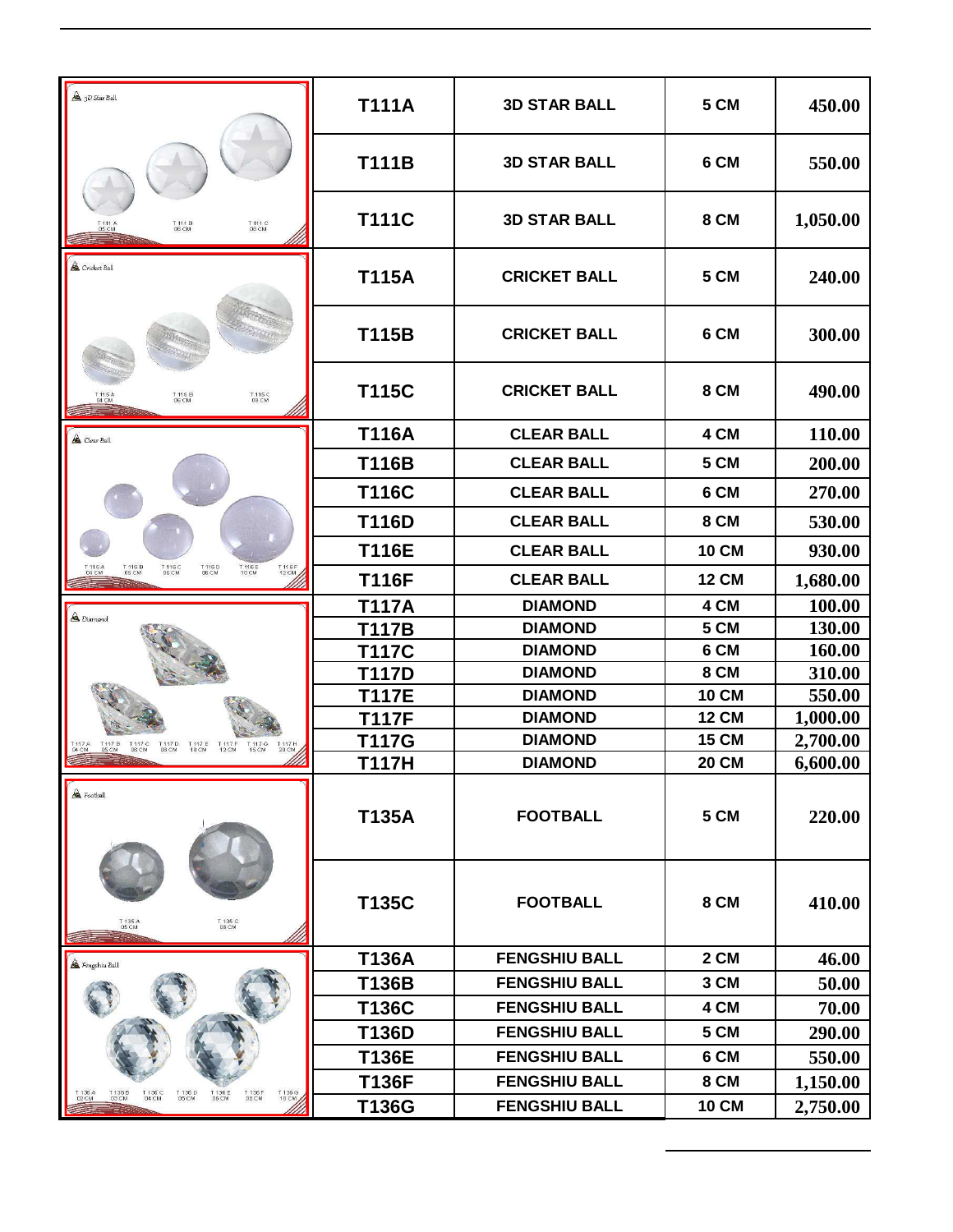| <b>A</b> Thumbsup                                                                              | <b>T140A</b>  | <b>THUMBS UP</b>                                | 3.50"        | 240.00   |
|------------------------------------------------------------------------------------------------|---------------|-------------------------------------------------|--------------|----------|
| T 140 B<br>04.25"<br>T 140 A<br>03.50"                                                         | <b>T140B</b>  | <b>THUMBS UP 2 TONE</b>                         | 4.25"        | 400.00   |
| <sup>4</sup> Crystal Pyramid                                                                   | <b>T141A</b>  | <b>VAASTU PYRAMID</b>                           | 4 CM         | 150.00   |
|                                                                                                | <b>T141B</b>  | <b>VAASTU PYRAMID</b>                           | 5 CM         | 220.00   |
|                                                                                                | <b>T141C</b>  | <b>VAASTU PYRAMID</b>                           | 6 CM         | 300.00   |
|                                                                                                | <b>T141D</b>  | <b>VAASTU PYRAMID</b>                           | 8 CM         | 790.00   |
|                                                                                                | <b>T141DE</b> | <b>VAASTU PYRAMID</b>                           | 9 CM         | 950.00   |
| T 141 D<br>08 CM<br>T141B<br>05 CM<br>T 141 C<br>06 CM<br>T 141 E<br>10 CM<br>T 141 A<br>04 CM | <b>T141E</b>  | <b>VAASTU PYRAMID</b>                           | <b>10 CM</b> | 1,490.00 |
| $\triangle$ Colour Globe                                                                       | <b>T203A</b>  | <b>COLOUR GLOBE</b>                             | 5 CM         | 240.00   |
| T 203 B<br>T 203 A                                                                             | <b>T203B</b>  | <b>COLOUR GLOBE</b>                             | 6 CM         | 330.00   |
| <b>A</b> Diamond Solitaire                                                                     | <b>T217CL</b> | <b>DIAMOND SOLITAIRE</b>                        | 5 CM         | 170.00   |
|                                                                                                | <b>T217BL</b> | <b>DIAMOND SOLITAIRE</b>                        | 5 CM         | 280.00   |
|                                                                                                | <b>T217GR</b> | <b>DIAMOND SOLITAIRE</b>                        | 5 CM         | 280.00   |
|                                                                                                | <b>T217YL</b> | <b>DIAMOND SOLITAIRE</b>                        | 5 CM         | 300.00   |
| T 217<br>(Green/Yellow/Pink/Blue) DS CM                                                        | <b>T217PP</b> | <b>DIAMOND SOLITAIRE</b>                        | 5 CM         | 340.00   |
|                                                                                                | <b>T217PK</b> | <b>DIAMOND SOLITAIRE</b>                        | 5 CM         | 340.00   |
| $\triangle$ Crystal Ball                                                                       | <b>T236BL</b> | <b>DIAMOND CUT CRYSTAL</b><br><b>BALI</b>       | 4 CM         | 220.00   |
|                                                                                                | <b>T236GR</b> | <b>DIAMOND CUT CRYSTAL</b><br><b>BALL</b>       | 4 CM         | 220.00   |
|                                                                                                | <b>T236YL</b> | <b>DIAMOND CUT CRYSTAL</b><br><b>BALL</b>       | 4 CM         | 220.00   |
|                                                                                                | <b>T236PK</b> | <b>DIAMOND CUT CRYSTAL</b><br><b>RALL</b>       | 4 CM         | 300.00   |
| T 236<br>(Green/Yellow/Pink/Blue) 04 CM                                                        | <b>T236PP</b> | <b>DIAMOND CUT CRYSTAL</b><br><b>BALL</b>       | 4 CM         | 300.00   |
| A Mirror Finish Metal Star (Golden)                                                            | T237A(G)      | <b>MIRROR FINISH</b><br><b>METAL STAR (SM)</b>  | $1.75$ "     | 120.00   |
| T 237 B<br>03.75"<br>T 237 A<br>01.75"                                                         | T237B(G)      | <b>MIRROR FINISH</b><br><b>METAL STAR (BIG)</b> | 3.75"        | 260.00   |